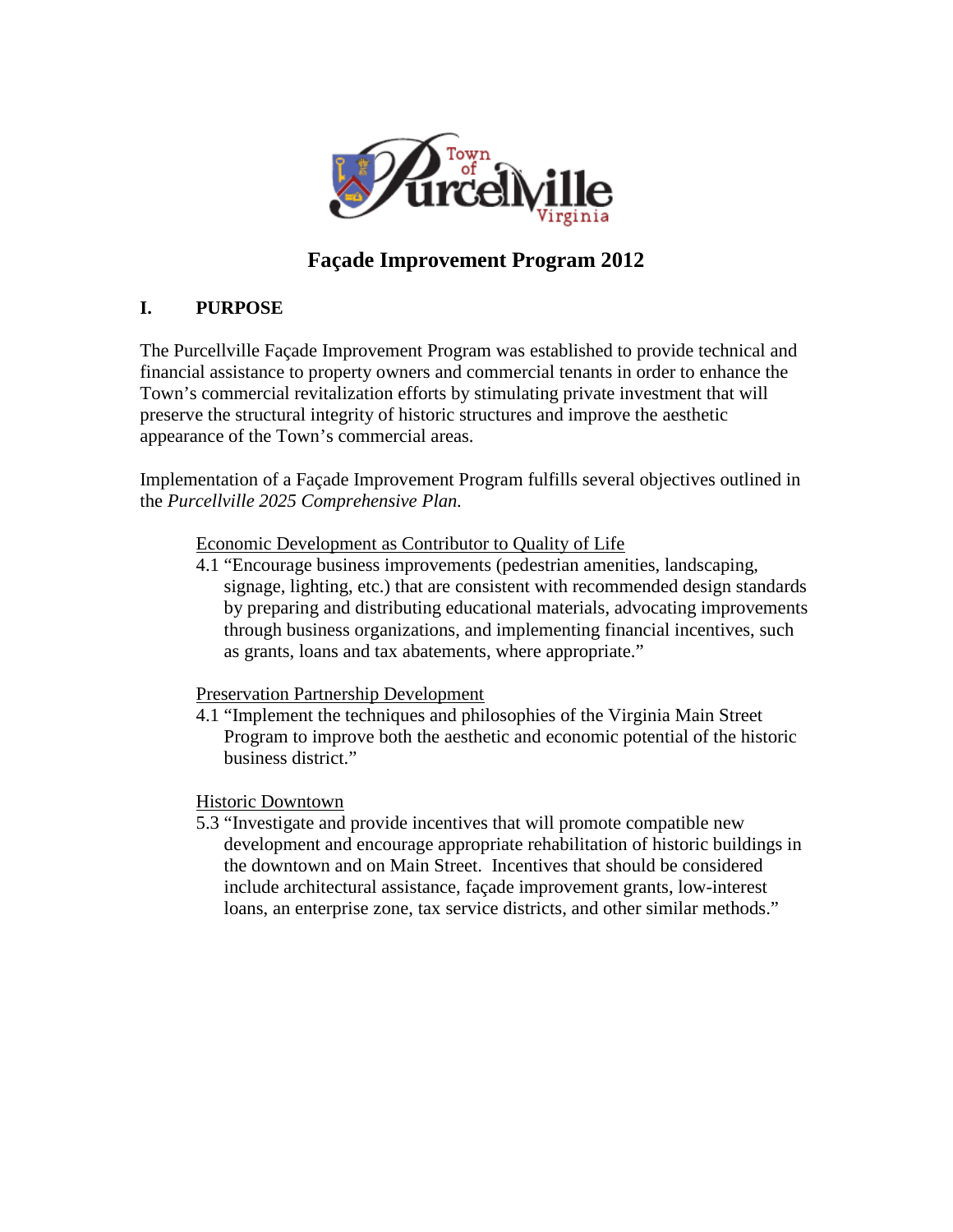### **II. ADMINISTRATION**

The Town Manager or his designee will administer the Façade Improvement Program and enforce the contract made between the Town and the award recipient.

- 1. During the annual budget process, the Town Council will determine the amount of funds to be allocated to the Façade Improvement Program.
- 2. Applications for awards will be submitted to the Department of Community Development where they will be reviewed for code compliance and issuing all necessary permits for the contracted project.
- 3. The Town Board of Architectural Review will have approval authority for the design.
- 4. Once applications have been reviewed and approved by Community Development and the Board of Architectural Review, they will be submitted to the Economic Development Advisory Committee for final approval.

## **III. FUNDING**

The Purcellville Façade Improvement Program utilizes grant funding to leverage private investment. The program will reimburse the applicant 80 percent of the approved costs of the completed project up to a maximum amount of \$2,500 per property per year. The program is funded annually and disbursed on a first-come-first-serve basis upon meeting all application requirements.

Architectural or design fees may be incorporated into the costs, but cannot exceed 50 percent of the total reimbursement. In addition to the percentage grant amount, the applicant may apply for all necessary Town permits and inspections without charge.

The 80 percent grant comes in the form of a reimbursement from the Town of Purcellville after proof of payment to all contractors has been provided to the Town, and the project has been deemed by the Town Manager or his designee to be complete and in accordance with the contract.

The applicant's share of the project cost may be in the form of cash, grants or loans received from banks or other agencies.

## **IV. ELIGIBILITY**

1. Applicants must be property owners or commercial tenants of properties whose storefronts are visible from the street in a commercial zoning district. The legal owner of the property listed in the County Property Records must provide written permission for the work and must agree to the maintenance of the grant-assisted improvements to the property.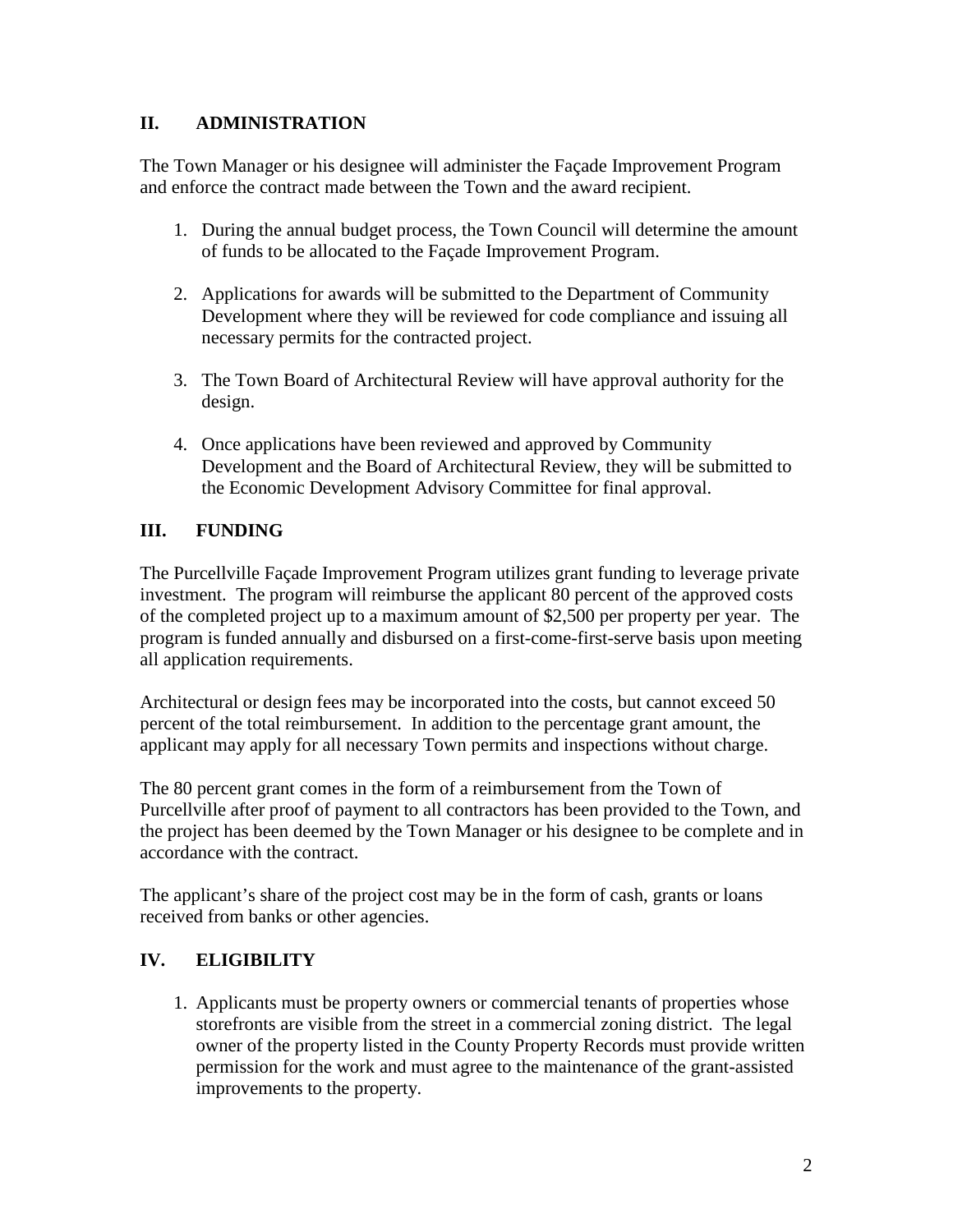- 2. Preference will be given to storefronts of contributing structures in the historic district.
- 3. Storefronts that are oriented to the pedestrian will be given priority consideration.
- 4. Applicants may apply once per fiscal year (July 1 through June 30).
- 5. No application will be accepted from an applicant who has not completed a project that has already been contracted.
- 6. Approved projects must be completed within a year from approval date of the Board of Architectural Review. Extensions may be requested to the Town Manager or his designee in cases of hardship. The maximum extension for any one project is six months.
- 7. Priority will be given to projects involving restoration of significant architectural details in historically significant or contributing structures and removal of elements which disguise or obscure important architectural features.
- 8. Other projects that will be encouraged include:
	- Signage that is attractively integrated into the building.
	- Repointing of brick, façade cleaning, re-painting of non-masonry surfaces, roof replacement or re-siding with appropriate materials recommended in the Purcellville Design Guidelines and/or the U.S. Department of Interior Standards for Rehabilitation.
	- New storefront construction that is appropriate to the scale of the building as determined by the Board of Architectural Review.
- 9. Projects completed prior to written approval of the design contract will not be eligible for the funding.
- 10. Projects that include sandblasting or applying paint or coating to brick that has been historically unpainted or uncoated are not eligible.
- 11. Construction of new buildings is not eligible.

### **V. RESPONSIBILITIES OF APPLICANT**

- 1. All non-conforming signs and structures must be removed prior to approval of the funding contract, unless permission is obtained during the approval process.
- 2. The applicant and all property owners will be required to complete a Façade Grant Program funding contract prior to commencement of any eligible work on the project.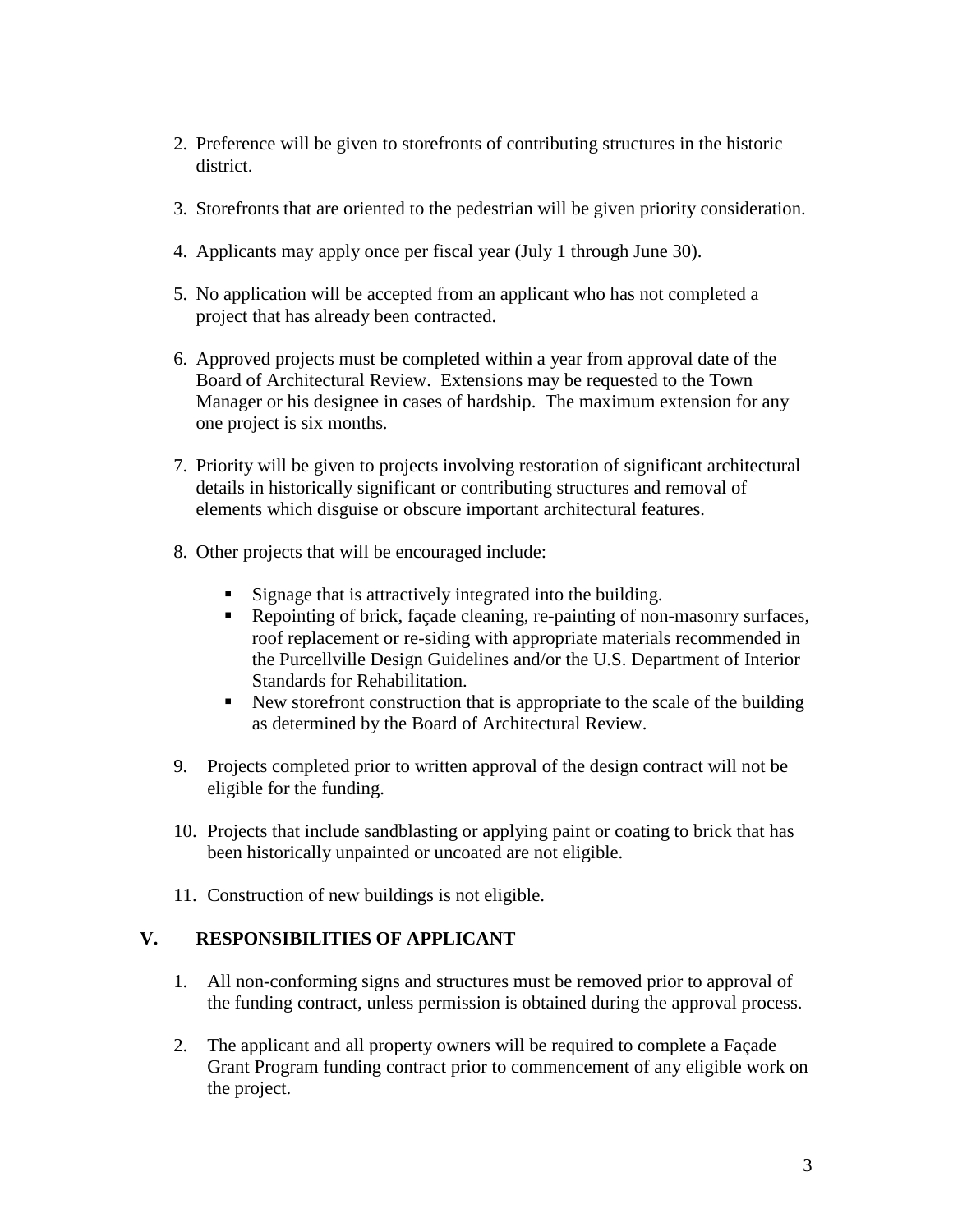- 3. The contract will designate one person as the point of contact for the applicant.
- 4. Proof of payment of all local taxes must be provided.
- 5. Applicants must comply with all regulations regarding zoning, building code, licensing and permitting.
- 6. The applicant is responsible for obtaining bids, selecting a licensed contractor and executing agreements with the contractors.
- 7. Improvements must be compatible with the Purcellville Design Guidelines and any applicable Streetscape Improvements Plans and must enhance the character of the building or sign.
- 8. Projects affecting contributing structures in the historic district must comply with the Secretary of the Interior's Standards for Rehabilitation.
- 9. A copy of the approved architectural plans and Certificate of Design Approval must be available for inspection on site during the project.
- 10. The property owner assumes the responsibility of continued maintenance of any building improvements. If the applicant is a tenant, maintenance of signs is regulated by the leasing agreement.

## **VI. SUBMISSION REQUIREMENTS**

- 1. Certificate of Design Approval application including all supporting information listed on the application.
- 2. Statement from the Purcellville Finance Department stating that all local taxes have been paid.
- 3. Tenant applicants must show proof of valid Town business license.
- 4. If the applicant is a tenant, the owner of the property must submit a Property Owner Consent Form.
- 5. Written estimate of total project costs prepared by an individual or entity with experience in the construction trades.

### **VII. GRANT DISBURSEMENT**

The grant is awarded on a reimbursement basis. Disbursement of funds shall be made only after the entire project is deemed complete by the Town Manager and certified by a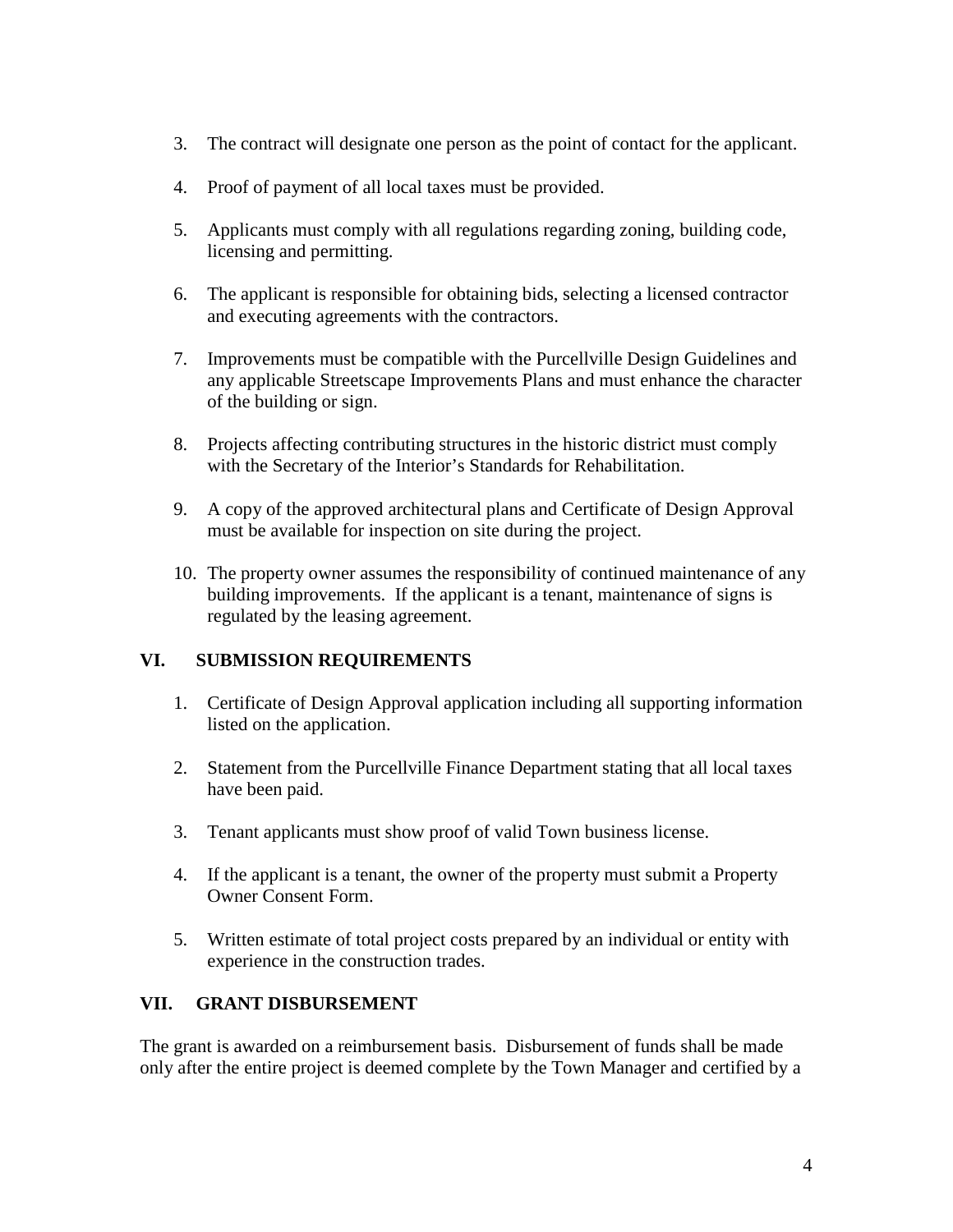member of the Town of Purcellville Department of Community Development staff to be in compliance with the approved design.

Upon completion of the project and a final inspection and approval by the Town of Purcellville, the applicant must submit copies of invoices, receipts and an itemized statement of the total cost of the project signed by the applicant and notarized. The Town of Purcellville will then make payment to the applicant.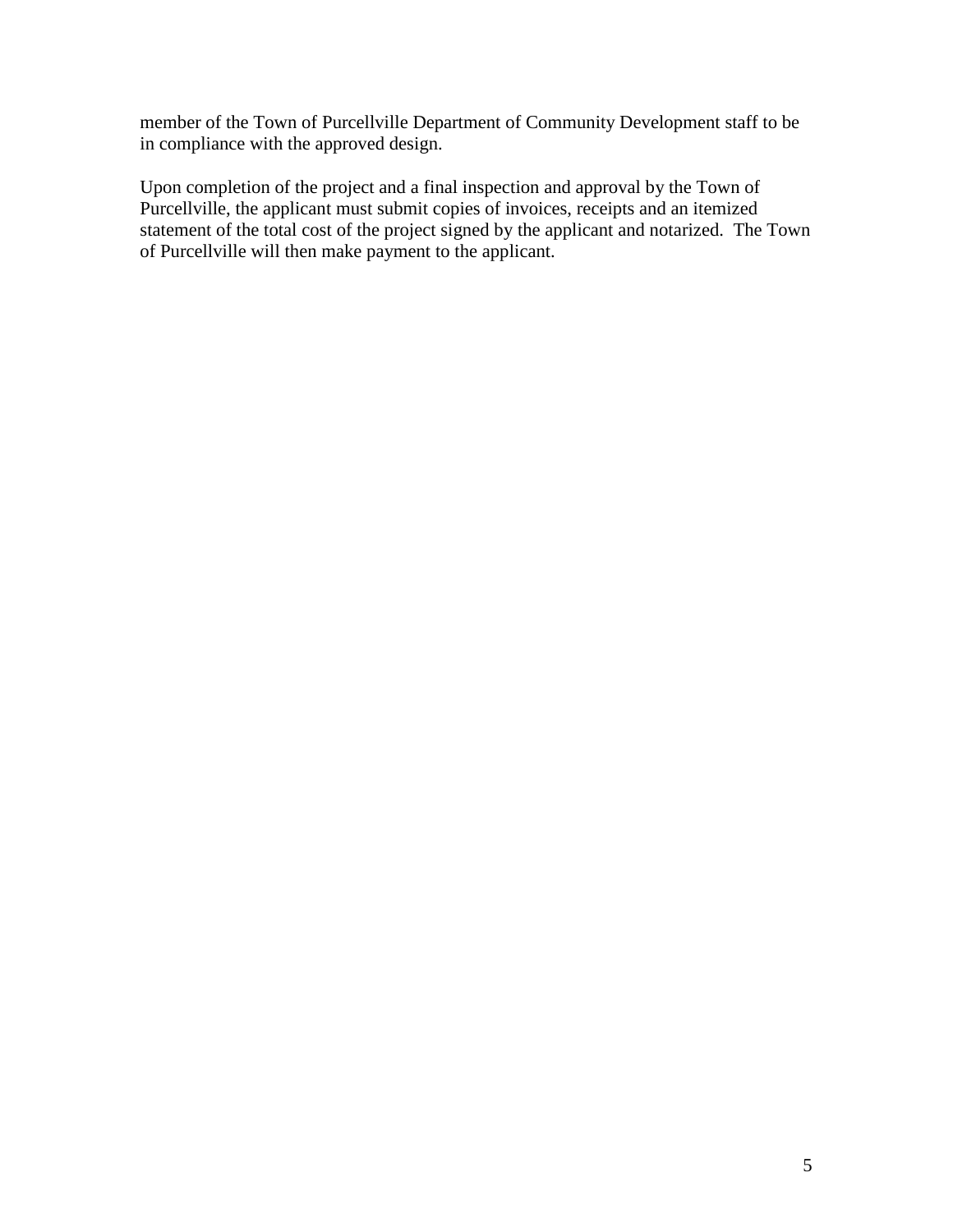| <i>rdd</i>                                                                                                                                                                                                    |  |  |                                                                                                     |  |  |  |
|---------------------------------------------------------------------------------------------------------------------------------------------------------------------------------------------------------------|--|--|-----------------------------------------------------------------------------------------------------|--|--|--|
| <b>Façade Grant Program</b><br><b>Funding Contract</b>                                                                                                                                                        |  |  |                                                                                                     |  |  |  |
| A grant in the amount of \$______ has been awarded by the Town of Purcellville to                                                                                                                             |  |  |                                                                                                     |  |  |  |
| (owner / tenant) of the property located at                                                                                                                                                                   |  |  |                                                                                                     |  |  |  |
|                                                                                                                                                                                                               |  |  |                                                                                                     |  |  |  |
| The grant amount is equivalent to                                                                                                                                                                             |  |  |                                                                                                     |  |  |  |
|                                                                                                                                                                                                               |  |  | percent of the approved costs associated with the improvements described in the Certificate of      |  |  |  |
|                                                                                                                                                                                                               |  |  | Design Approval CDA_______ (attached). Payment will be made to the applicant upon completion of the |  |  |  |
| project as described in the terms of the Purcellville Façade Improvement Program.                                                                                                                             |  |  |                                                                                                     |  |  |  |
| The undersigned agrees to abide by the guidelines and procedures of the Purcellville Façade Improvement<br>Program and the conceptual design and outline specifications agreed to as outlined on the approved |  |  |                                                                                                     |  |  |  |
| Certificate of Design Approval.                                                                                                                                                                               |  |  |                                                                                                     |  |  |  |
|                                                                                                                                                                                                               |  |  |                                                                                                     |  |  |  |
|                                                                                                                                                                                                               |  |  | Date                                                                                                |  |  |  |
|                                                                                                                                                                                                               |  |  |                                                                                                     |  |  |  |
|                                                                                                                                                                                                               |  |  |                                                                                                     |  |  |  |
|                                                                                                                                                                                                               |  |  |                                                                                                     |  |  |  |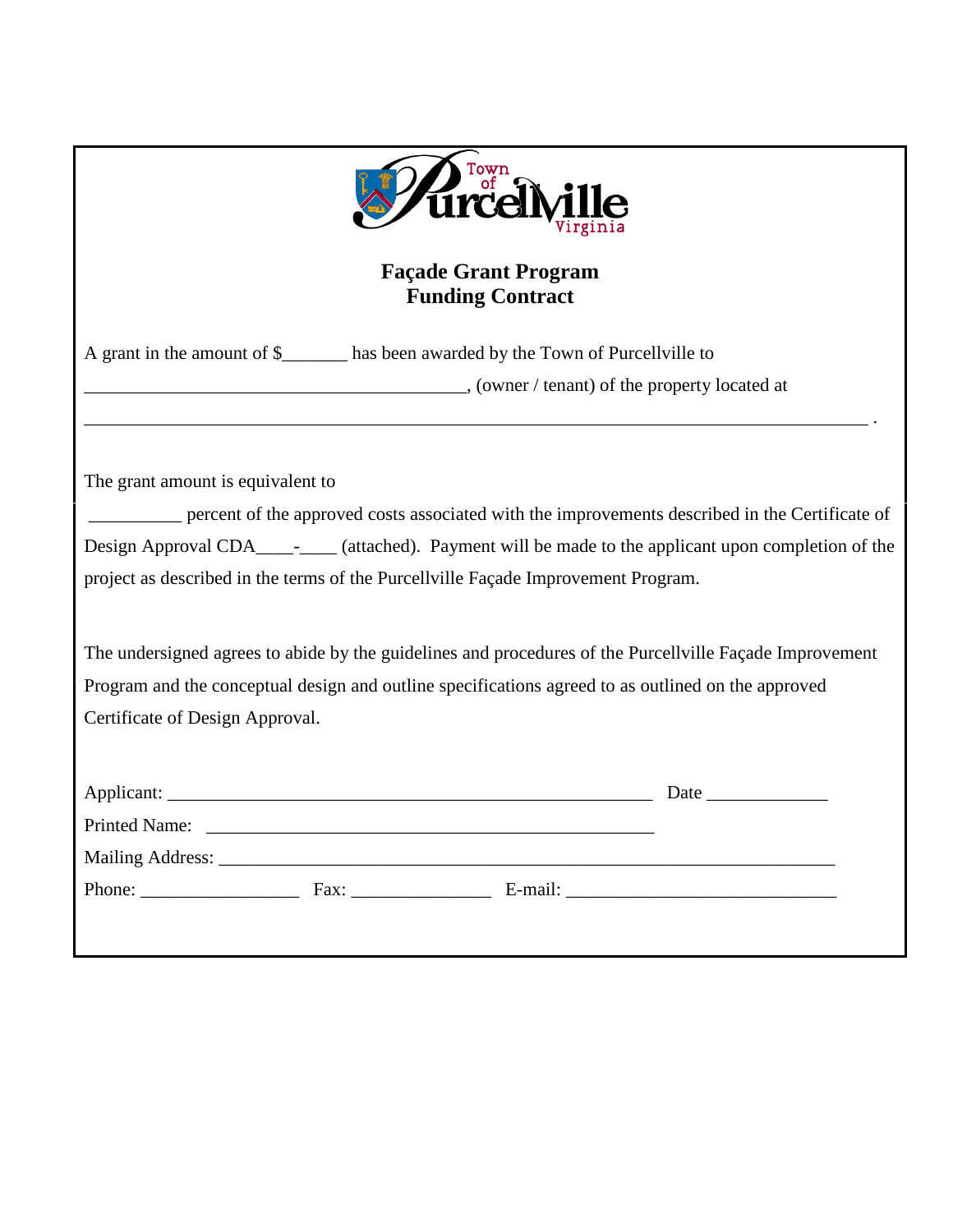I certify that I am (we are) the owner(s) of record and that there are no code enforcement actions pending against this property or any other properties I (we) own in the Town of Purcellville. I (we) also authorize, as a condition of this contract, the Town and its authorized agents to enter the property and make investigations and tests as they deem necessary relating to this contract.

In the event of a violation of any portion of the contract, the Town of Purcellville shall have available all legal and equitable remedies to enforce the owner's obligations.

| <b>Printed Name:</b>                                 |                                                          |
|------------------------------------------------------|----------------------------------------------------------|
| Property Owner:<br><b>Printed Name:</b>              | Date: $\frac{1}{\sqrt{1-\frac{1}{2}} \cdot \frac{1}{2}}$ |
| Address:                                             |                                                          |
|                                                      | (Notary)                                                 |
| This $\_\_\_\$ day of $\_\_\_\_\_\$ , 20 $\_\_\_\$ . |                                                          |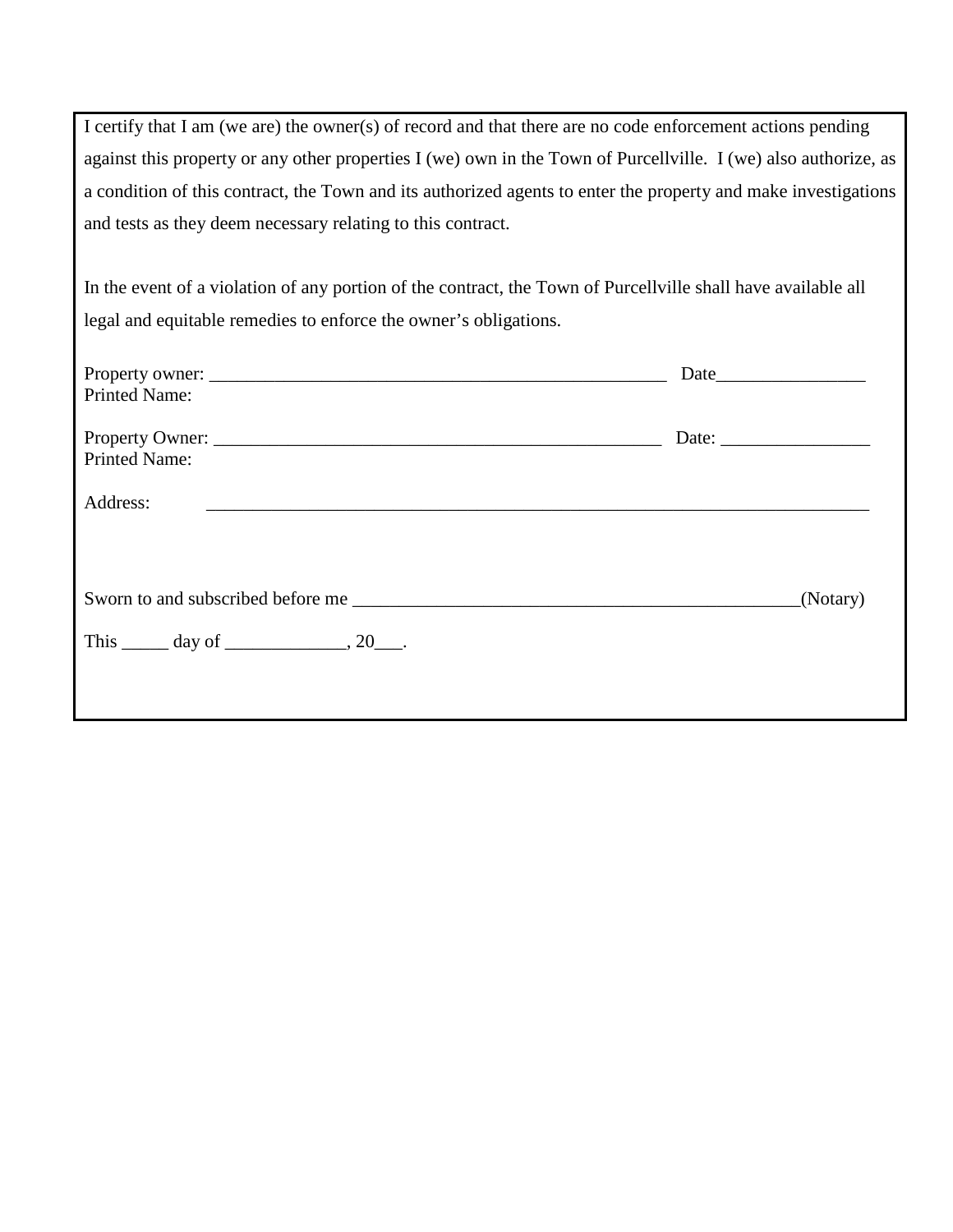

# **CERTIFICATE OF DESIGN APPROVAL**

**130 E. Main St, Purcellville, VA 20132 Phone: 540-338-2304 Fax: 540-338-7460**

| Business Name: Name: Name: Name: Name: Name: Name: Name: Name: Name: Name: Name: Name: Name: Name: Name: Name: Name: Name: Name: Name: Name: Name: Name: Name: Name: Name: Name: Name: Name: Name: Name: Name: Name: Name: Nam |  |
|--------------------------------------------------------------------------------------------------------------------------------------------------------------------------------------------------------------------------------|--|
|                                                                                                                                                                                                                                |  |
|                                                                                                                                                                                                                                |  |
|                                                                                                                                                                                                                                |  |
| <b>Project Description</b>                                                                                                                                                                                                     |  |
| $\Box$ New construction $\Box$ Addition $\Box$ Alteration $\Box$ Accessory Structure $\Box$ Demolition $\Box$ Sign                                                                                                             |  |
| Minor Actions: $\Box$ Repainting $\Box$ Minor Landscaping Structure $\Box$ CDA Amendment                                                                                                                                       |  |
| <b>SIGNS ONLY:</b>                                                                                                                                                                                                             |  |
| $\Box$ Master Sign Plan (please attach details for all proposed sign types) Sign Permit #:                                                                                                                                     |  |
| $\Box$ Individual Sign: $\Box$ Freestanding $\Box$ Projecting $\Box$ Wall $\Box$ Window $\Box$ Awning $\Box$ Canopy<br>Sign Area: sq. ft. Material: Location of Sign:                                                          |  |
| For additional signs, attach above information for each sign on separate sheet.                                                                                                                                                |  |
|                                                                                                                                                                                                                                |  |
| Address: Phone: Phone: Phone: Phone: Phone: Phone: Phone: Phone: Phone: Phone: Phone: Phone: Phone: Phone: Phone: Phone: Phone: Phone: Phone: Phone: Phone: Phone: Phone: Phone: Phone: Phone: Phone: Phone: Phone: Phone: Pho |  |
| <b>Summary of Work</b> (Attach additional sheet, if necessary)                                                                                                                                                                 |  |
|                                                                                                                                                                                                                                |  |
|                                                                                                                                                                                                                                |  |
|                                                                                                                                                                                                                                |  |

#### **Acknowledgement of Responsibility**

I understand that all CDA applications must be complete and must be submitted ten (10) days before the BAR meeting date and that I or an authorized representative must be present at the meeting; otherwise consideration will be deferred to the following meeting. I agree to comply with the conditions of this certificate and all other applicable town regulations and to pursue this project in strict conformance with the plans approved by the BAR. I understand that no changes are permitted without prior approval of the Town, and that failure to follow approved plans is a violation of the Purcellville Town Code and Zoning Ordinance.

#### **Signature of Owner or Authorized Agent:**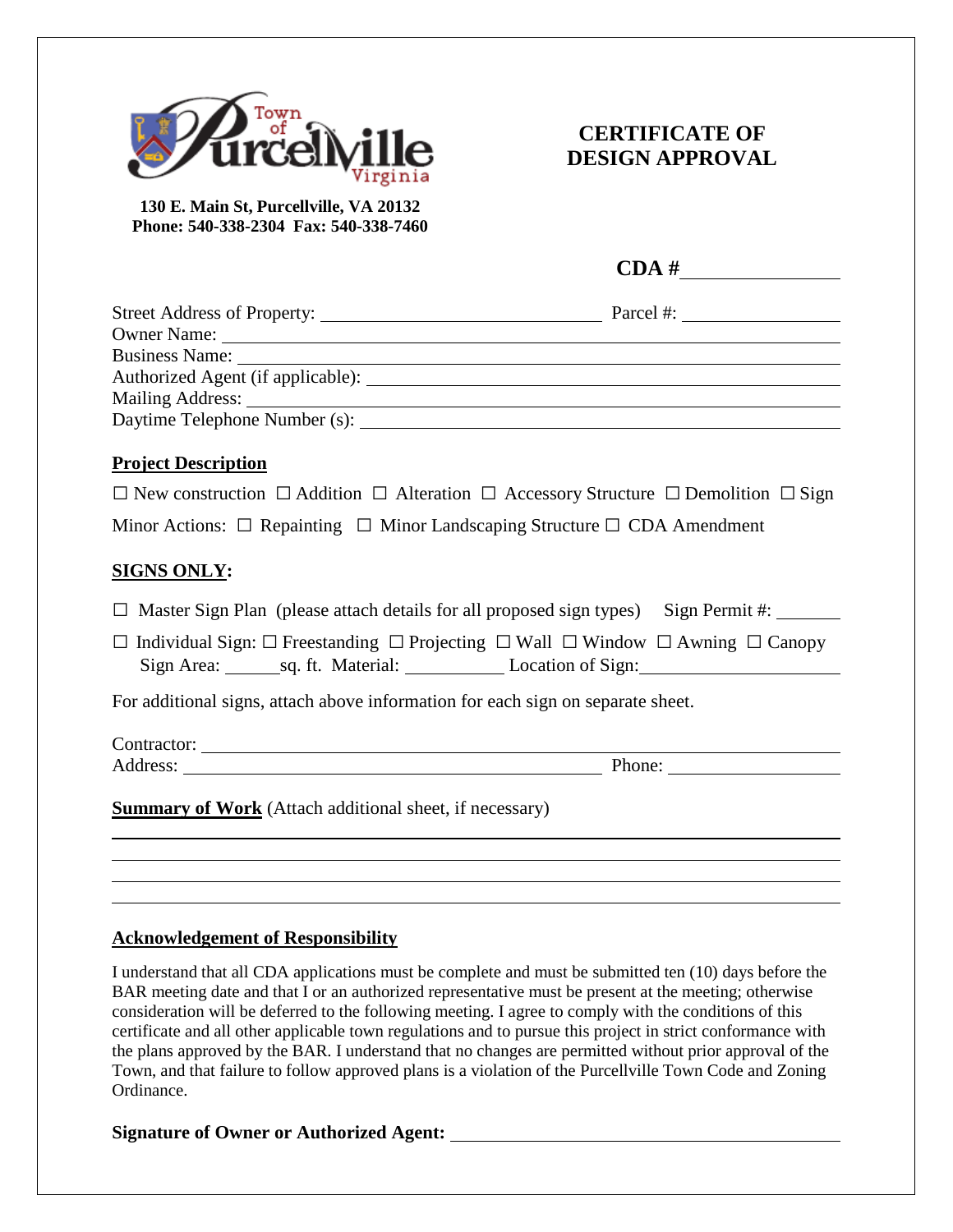#### Printed name:

### **CDA APPLICATION FORM (page 2 of 2)**

### **ALL APPLICATIONS: Required Supporting Information to Include**:

Include twelve (12) copies of the following information. Use the checklist below to ensure the application is complete. (Use N/A if item is not applicable to your project)

- Written Description. Describe clearly and in detail the nature of the project, including exact dimensions for materials to be used (e.g., width of siding, windows and window trim, etc.)
	- Architectural Drawings minimum scale of  $1/4$ " = 1':
		- **Dimensioned outline of the building**
		- Dimensioned elevations of new construction and adjacent existing elevations
		- Site Plan(s) with scale  $1/8$ " = 1' (for new construction and additions)
		- Site Section(s) with scale  $1/8$ " = 1' (when requested by BAR)
	- Photographs A minimum of three views of the area(s) under review
- Specifications of Exterior Materials To include, but not limited to: Roofing, siding, windows & doors, trim work, color scheme, chimneys, shutters, utilities and mechanical equipment locations and specifications, exterior lighting, fencing, walls, and paving. (Include manufacturer's specification sheets)
- Signs Detailed scaled drawing showing style and size of letters, color, sample and type of material, and proposed location on the building elevation, with a photograph of elevation under review (if existing building).

Demolition – See Demolition section of *Purcellville Design Guidelines* for requirements.

NOTE: All materials submitted will become the property of the Town of Purcellville.

| <b>OFFICE USE ONLY - FOR CDA</b> |                                                                                                                                                                                                                                 |
|----------------------------------|---------------------------------------------------------------------------------------------------------------------------------------------------------------------------------------------------------------------------------|
| Date of Application: Fee Paid:   |                                                                                                                                                                                                                                 |
|                                  | BAR Action: $\Box$ Approval $\Box$ Conditional Approval $\Box$ Denied Date:                                                                                                                                                     |
|                                  |                                                                                                                                                                                                                                 |
|                                  |                                                                                                                                                                                                                                 |
|                                  |                                                                                                                                                                                                                                 |
| Zoning Administrator             | THIS CERTIFICATE EXPIRES ONE YEAR FROM THE APPROVAL DATE IF THE AUTHORIZED<br>ACTIVITY HAS NOT BEEN COMMENCED AND DILIGENTLY PURSUED. NO DEVIATIONS FROM<br>THE APPROVED PLANS ARE PERMITTED WITHOUT PRIOR APPROVAL OF THE BAR. |
| <b>FOR MINOR PROJECTS ONLY</b>   |                                                                                                                                                                                                                                 |
| Zoning Administrator             |                                                                                                                                                                                                                                 |
|                                  |                                                                                                                                                                                                                                 |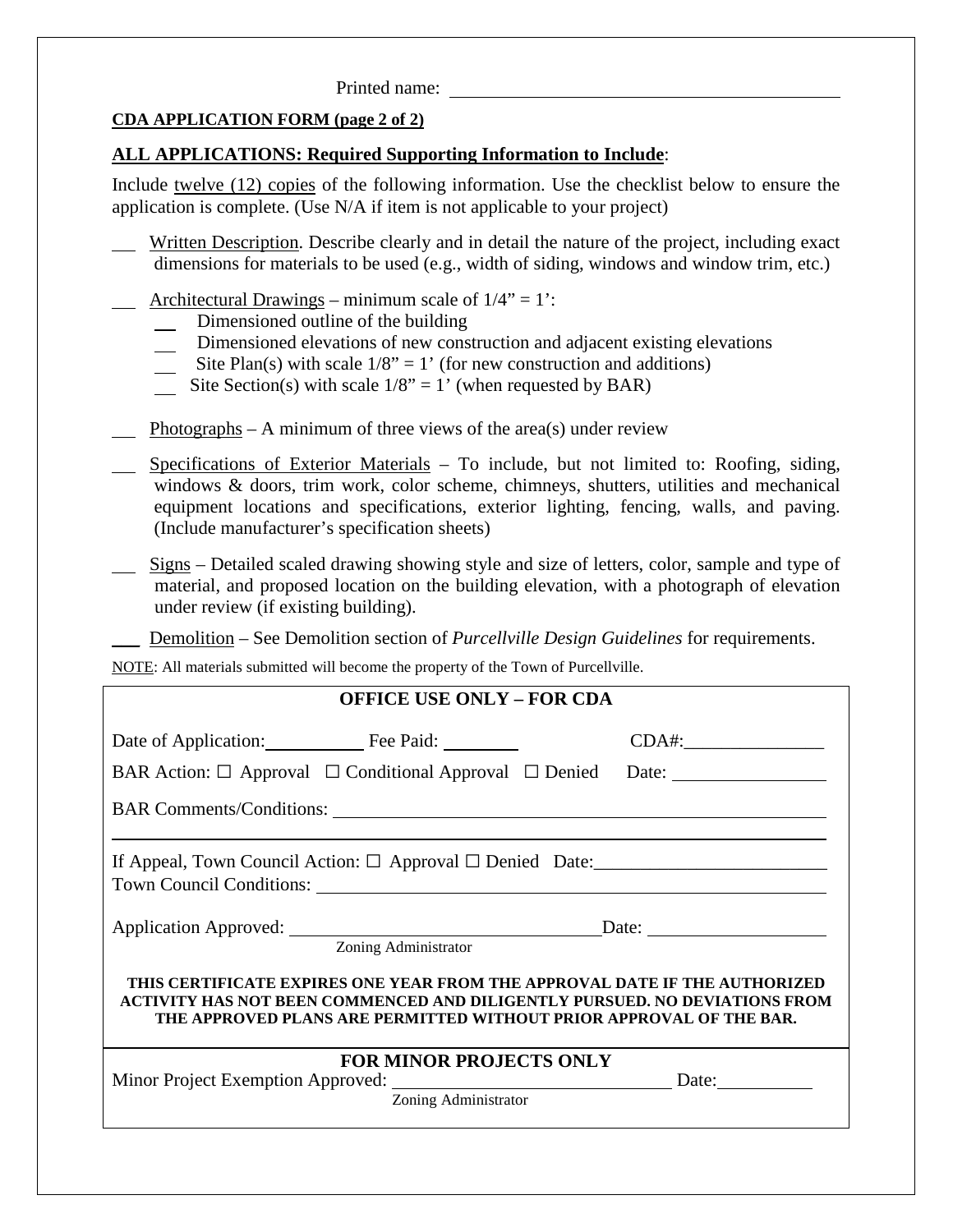**THIS EXEMPTION EXPIRES ONE YEAR FROM THE APPROVAL DATE IF THE AUTHORIZED ACTIVITY HAS NOT BEEN COMMENCED AND DILIGENTLY PURSUED. ISSUANCE OF A MINOR PROJECT EXCLUSION SHALL NOT RELIEVE THE APPLICANT, CONTRACTOR, TENANT OR PROPERTY OWNER FROM OBTAINING ANY OTHER REQUIRED PERMIT**